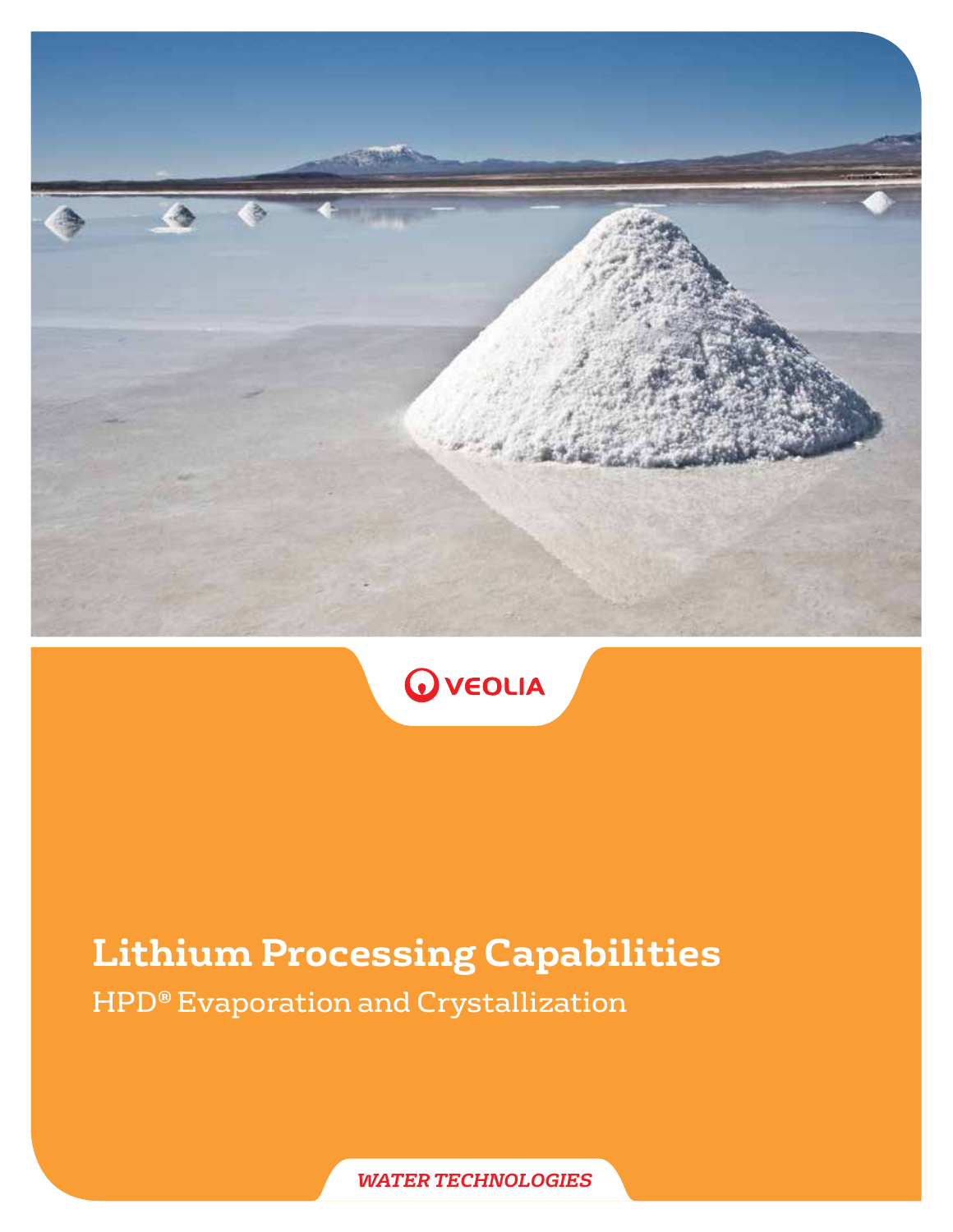# **Veolia Capabilities for Lithium Producers**

#### **Process Development Expertise**

Veolia Water Technologies has a long history of supplying systems for purification, recovery, and drying of inorganic chemicals utilizing its HPD® Evaporation and Crystallization Technologies. State-of-theart research and development capabilities allow understanding of the behavior of multi-component systems, aqueous systems, and system optimization for efficiency, operability, and final product quality.

These process development capabilities are critical in order to meet increasing purity standards in the production of lithium compounds for applications such as advanced electric battery technologies.

## **Lithium Processing Experience**

Veolia has supplied several process systems to leading lithium suppliers worldwide as well as having performed analytical, bench and pilot-scale testing.

- Lithium brine concentration
- Lithium salts crystallization
- Lithium salts purification by re-crystallization
- By-products recovery from lithium processing

ዔ

Eithium

- Impurity removal (precipitation, ion exchange, . . .)
- Solid/liquid separation systems and solids handling



## **Case Study: Testing to Commercial Success**

Veolia designed and supplied a lithium producer in Argentina with a complete, modular, skidded HPD® Crystallization system comprised of an evaporator to concentrate the brine solution, a forced circulation cooling crystallizer to precipitate and remove sodium chloride impurities, and forced circulation crystallizer to produce high-purity lithium chloride. Solids handling equipment, including a centrifuge and dryer, were integrated into the overall process design.

Process development played a critical role in the overall project. Veolia's Research Center designed a program to determine crystallization growth kinetics and equipment requirements to achieve habit, size, and purity specified by the client.

Laboratory testing resulted in an extremely accurate prediction of achievable crystal quality. More importantly, the use of bench-scale testing allowed Veolia to directly apply the testing performed to a successful, commercially proven lithium salt crystallization system.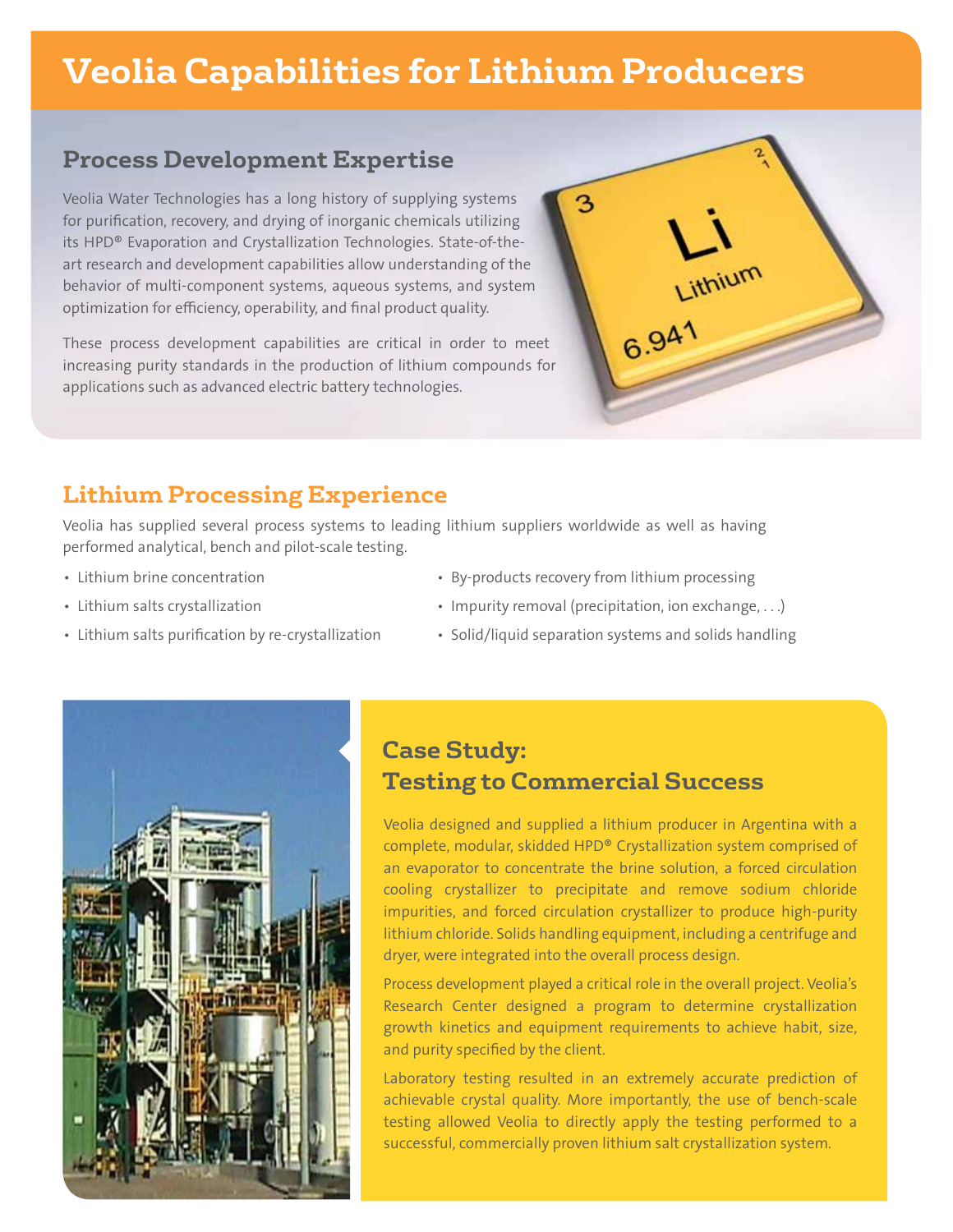#### **Research & Development**

Veolia's 5,000 m<sup>2</sup> Research and Development Center is crucial for development of challenging process designs for HPD® Evaporation and Crystallization technologies.

The facility is home to a wide variety of tools used for investigation of new process designs, testing to support customer projects, and development of new technologies. It is the foundation for design evaluation, feasibility, and process validation as well as improvement and economizing overall system designs.

The analytical, bench-scale, and pilot-scale testing capabilities, with an extensive catalog of data, allows advancement of first-of-a-kind innovations.

This is especially important to design processes for achieving the purity requirements in evolving lithium applications and purity requirements.

Rigorous testing provides the confidence that the commercial system will perform as designed.



## **A Preferred Partner for Project Development**

- In-house Research & Development Center
- Expertise in FEED or phased engineering contracts for challenging process designs and highly complex projects
- In-house, cross-discipline teams including process, mechanical, electrical/instrumentation, structural and civil engineering

## Process System and Process Equipment **Project Capabilities**

- Process integration with complementary Veolia technologies (Reverse Osmosis, Ion Exchange, Filtration systems, . . .)
- Modular supply expertise
- Design, Build, Operate, Maintain (DBOM) project execution
- Process Guarantees
- Aftermarket, field service, and technical support services

## **Lithium Processing Capabilities**

#### **Lithium salts crystallization:**

- Lithium Chloride (LiCl) Lithium Carbonate (Li $_{2}$ CO $_{3}$ )
- Lithium Hydroxide anhydrous and monohydrate (LiOH)
- $\bullet$  Lithium Sulfate anhydrous and monohydrate (Li $_{2}$ SO $_{4})$
- Lithium Bromide (LiBr) Lithium Phosphate (Li $_{\tiny 3}$ PO $_{\tiny 4}$ ),  $\ldots$

#### **By-product recovery from lithium processing:**

- Potassium Chloride (KCl) Sodium Sulfate (Na<sub>2</sub>SO<sub>4</sub>)
- $\bullet$  Sodium Chloride (NaCl)  $\bullet$  Potassium Sulfate (K<sub>2</sub>SO<sub>4</sub>)
- Boric Acid  $(H_3BO_3), \ldots$

#### **Evaporator Technologies:**

- Thermal Vapor Recompression evaporator
- Mechanical Vapor Recompression evaporator
- Multiple Effect evaporator Multiple Effect

Distillation evaporator • Long-tube Vertical (Rising-Film and Falling-Film) evaporator • Forced Circulation evaporator • Calendria evaporator • Multi-stage Flash evaporator • Horizontal Spray Film evaporator

#### **Crystallizer Technologies:**

- Draft Tube Baffle (PIC™) crystallizer Vacuum crystallizer
- Cooling crystallizer Forced Circulation crystallizer
- Growth™ (Oslo type) crystallizer Reactive crystallizer
- Adiabatic Flash crystallizer Calendria crystallizer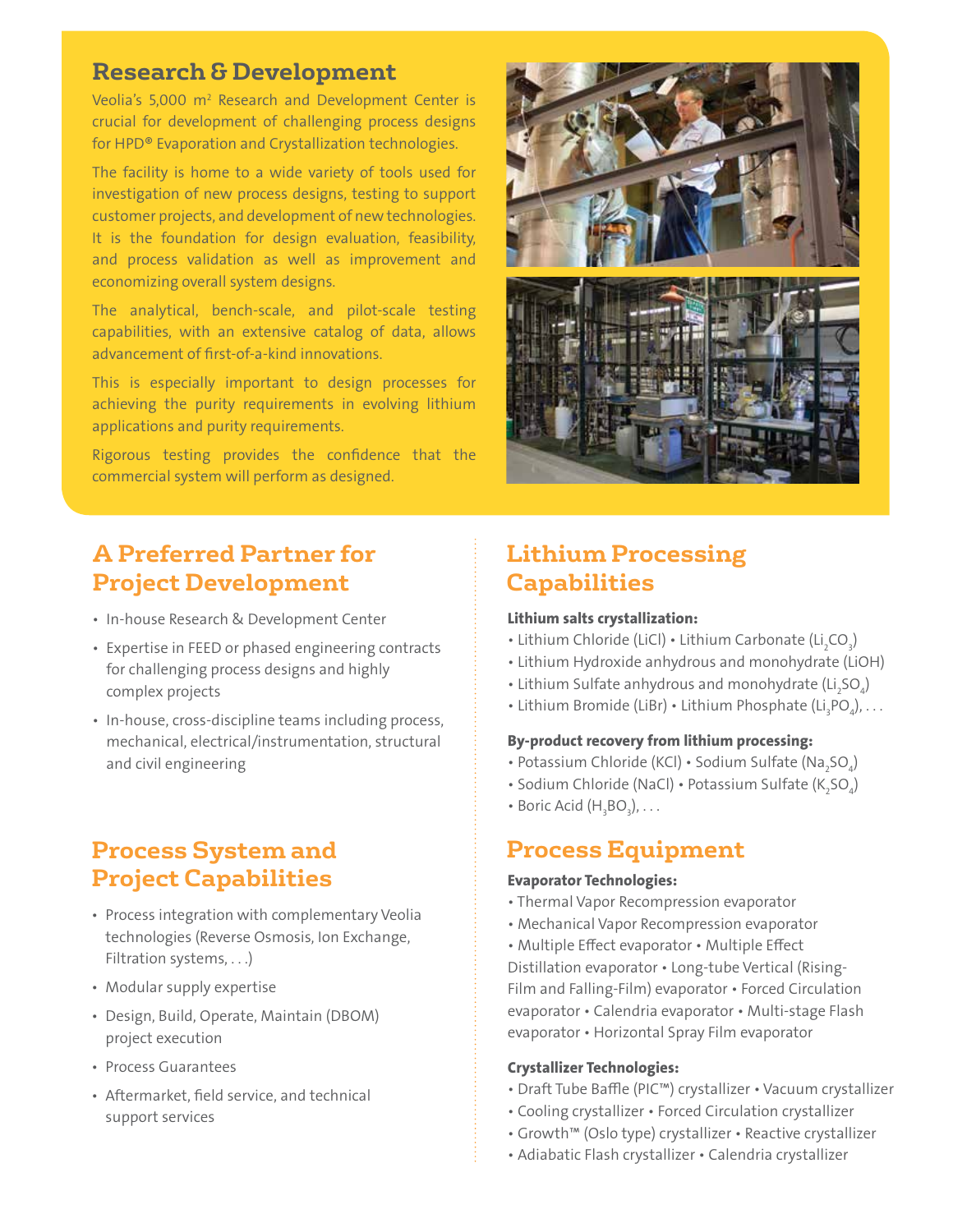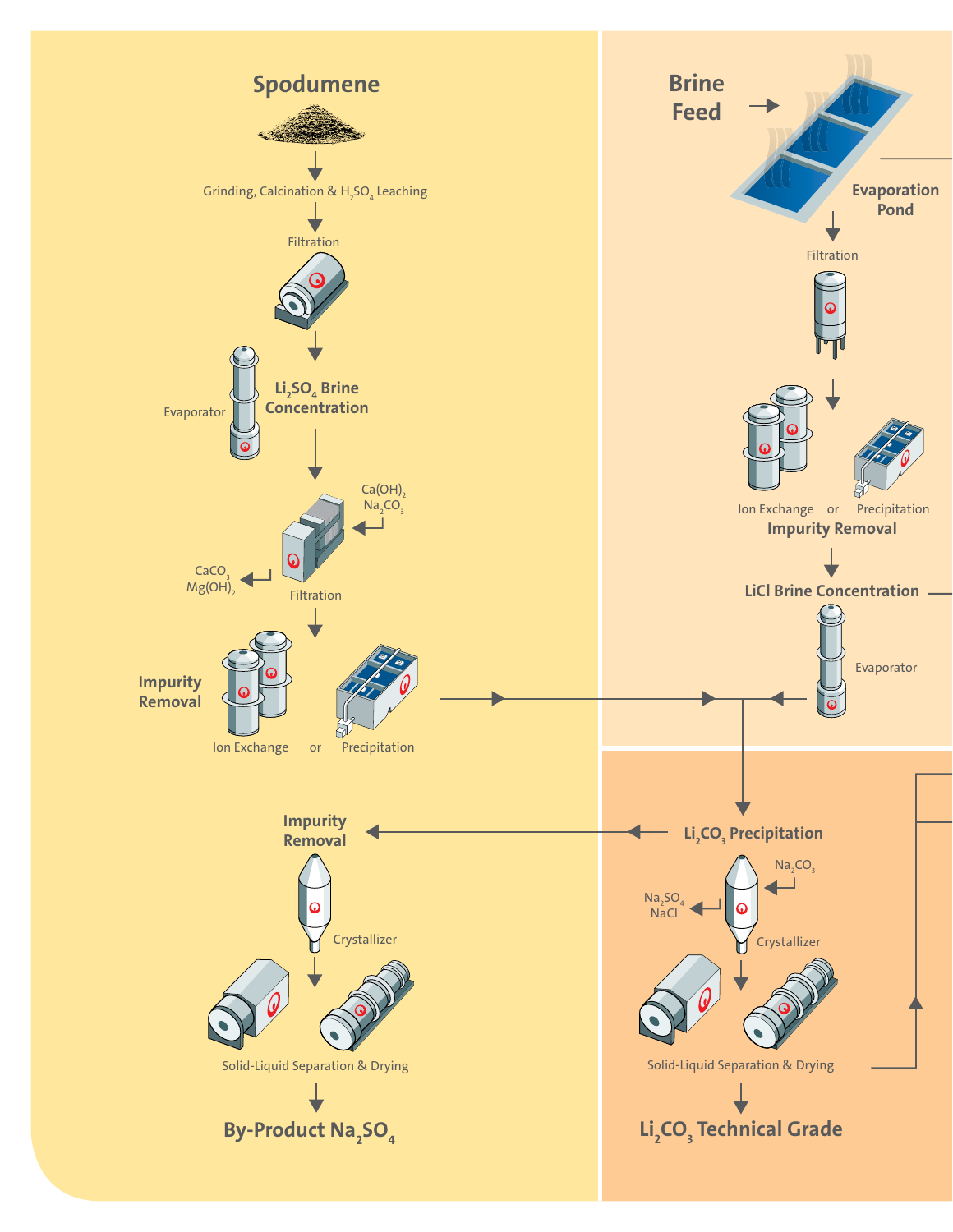# **Conventional Lithium Processes**



Filtration

**LiOH Technical Grade**

Solid-Liquid Separation & Drying Solid-Liquid Separation & Drying Solid-Liquid Separation & Drying

 $\mathsf{Li}_2$ **CO<sub>3</sub>** Battery Grade

- +1

**LiOH Battery Grade** — +)